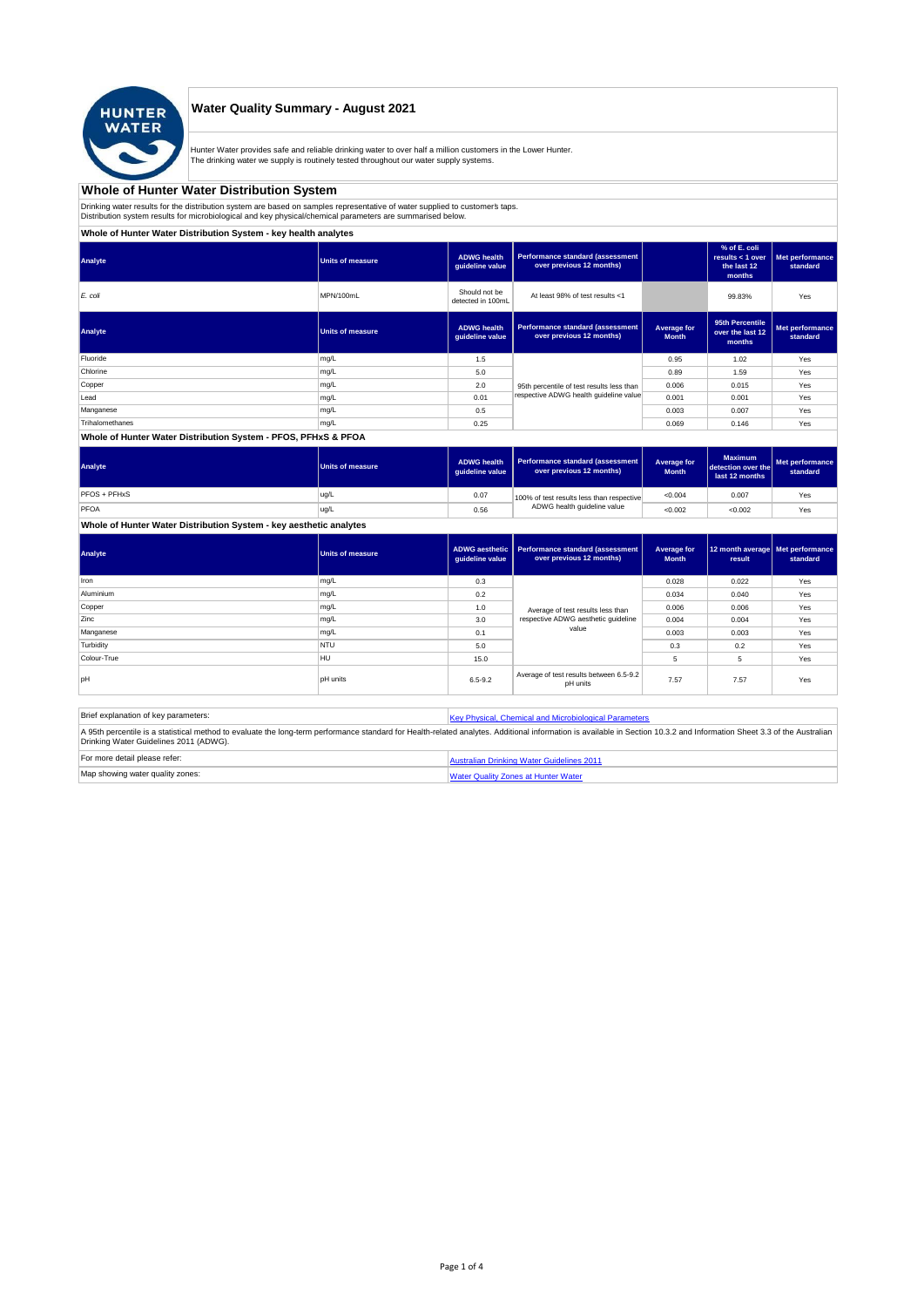# **Water Quality Zones**

| Anna Bay and Nelson Bay Zone - key health analytes |                  |                                       |                                                                     |                             |                                                           |                             |
|----------------------------------------------------|------------------|---------------------------------------|---------------------------------------------------------------------|-----------------------------|-----------------------------------------------------------|-----------------------------|
| Analyte                                            | Units of measure | <b>ADWG health</b><br>guideline value | <b>Performance standard (assessment</b><br>over previous 12 months) |                             | % of E. coli<br>results < 1 over<br>the last 12<br>months | Met performance<br>standard |
| E. coli                                            | MPN/100mL        | Should not be<br>detected in 100mL    | At least 98% of test results <1                                     |                             | 100.00%                                                   | Yes                         |
| Analyte                                            | Units of measure | <b>ADWG health</b><br>guideline value | <b>Performance standard (assessment</b><br>over previous 12 months) | Average for<br><b>Month</b> | 95th Percentile<br>over the last 12<br>months             | Met performance<br>standard |
| Fluoride                                           | mg/L             | 1.5                                   |                                                                     | 1.01                        | 1.04                                                      | Yes                         |
| Chlorine                                           | mg/L             | 5.0                                   |                                                                     | 0.99                        | 2.12                                                      | Yes                         |
| Copper                                             | mg/L             | 2.0                                   | 95th percentile of test results less than                           | 0.005                       | 0.021                                                     | Yes                         |
| Lead                                               | mg/L             | 0.01                                  | respective ADWG health guideline value                              | 0.000                       | 0.000                                                     | Yes                         |
| Manganese                                          | mg/L             | 0.5                                   |                                                                     | 0.002                       | 0.005                                                     | Yes                         |
| Trihalomethanes                                    | mg/L             | 0.25                                  |                                                                     | 0.057                       | 0.102                                                     | Yes                         |

**Anna Bay and Nelson Bay Zone - PFOS, PFHxS & PFOA**

| Analyte      | Units of measure | <b>ADWG health</b><br>quideline value | Performance standard (assessment<br>over previous 12 months) | <b>Average for</b><br><b>Month</b> | <b>Maximum</b><br>detection over the<br>last 12 months | Met performance<br>standard |
|--------------|------------------|---------------------------------------|--------------------------------------------------------------|------------------------------------|--------------------------------------------------------|-----------------------------|
| PFOS + PFHxS | ug/L             | 0.07                                  | 100% of test results less than respective                    | < 0.004                            | < 0.004                                                | Yes                         |
| PFOA         | ug/L             | 0.56                                  | ADWG health guideline value                                  | < 0.002                            | < 0.002                                                | Yes                         |

**Anna Bay and Nelson Bay Zone - key aesthetic analytes**

| Analyte     | Units of measure | ADWG aesthetic  <br>guideline value | Performance standard (assessment<br>over previous 12 months) | Average for<br><b>Month</b> | 12 month average   Met performance<br>result | standard |
|-------------|------------------|-------------------------------------|--------------------------------------------------------------|-----------------------------|----------------------------------------------|----------|
| Iron        | mg/L             | 0.3                                 |                                                              | 0.019                       | 0.022                                        | Yes      |
| Aluminium   | mg/L             | 0.2                                 |                                                              | 0.031                       | 0.037                                        | Yes      |
| Copper      | mg/L             | 1.0                                 | Average of test results less than                            | 0.005                       | 0.009                                        | Yes      |
| Zinc        | mg/L             | 3.0                                 | respective ADWG aesthetic quideline                          | 0.003                       | 0.004                                        | Yes      |
| Manganese   | mg/L             | 0.1                                 | value                                                        | 0.002                       | 0.002                                        | Yes      |
| Turbidity   | <b>NTU</b>       | 5.0                                 |                                                              | 0.2                         | 0.2                                          | Yes      |
| Colour-True | HU               | 15.0                                |                                                              |                             | 5                                            | Yes      |
| pH          | <b>pH</b> units  | $6.5 - 9.2$                         | Average of test results between 6.5-9.2<br>pH units          | 7.51                        | 7.51                                         | Yes      |

**Chichester Zone - key health analytes**

| Analyte         | <b>Units of measure</b> | <b>ADWG health</b><br>guideline value | Performance standard (assessment<br>over previous 12 months) |                             | % of E. coli<br>results $<$ 1 over<br>the last 12<br>months | Met performance<br>standard |
|-----------------|-------------------------|---------------------------------------|--------------------------------------------------------------|-----------------------------|-------------------------------------------------------------|-----------------------------|
| E. coli         | MPN/100mL               | Should not be<br>detected in 100mL    | At least 98% of test results <1                              |                             | 99.79%                                                      | Yes                         |
| Analyte         | Units of measure        | <b>ADWG health</b><br>guideline value | Performance standard (assessment<br>over previous 12 months) | Average for<br><b>Month</b> | 95th Percentile<br>over the last 12<br>months               | Met performance<br>standard |
| Fluoride        | mg/L                    | 1.5                                   |                                                              | 0.88                        | 1.00                                                        | Yes                         |
| Chlorine        | mg/L                    | 5.0                                   |                                                              | 1.16                        | 1.46                                                        | Yes                         |
| Copper          | mg/L                    | 2.0                                   | 95th percentile of test results less than                    | 0.004                       | 0.027                                                       | Yes                         |
| Lead            | mg/L                    | 0.01                                  | respective ADWG health quideline value                       | 0.000                       | 0.001                                                       | Yes                         |
| Manganese       | mg/L                    | 0.5                                   |                                                              | 0.001                       | 0.007                                                       | Yes                         |
| Trihalomethanes | mg/L                    | 0.25                                  |                                                              | 0.028                       | 0.144                                                       | Yes                         |

**Chichester Zone - PFOS, PFHxS & PFOA**

| Analyte                                  | Units of measure | <b>ADWG health</b><br>auideline value | <b>Performance standard (assessment</b><br>over previous 12 months) | Average for<br><b>Month</b> | <b>Maximum</b><br>detection over the<br>last 12 months | Met performance<br>standard |
|------------------------------------------|------------------|---------------------------------------|---------------------------------------------------------------------|-----------------------------|--------------------------------------------------------|-----------------------------|
| PFOS + PFHxS                             | ug/L             | 0.07                                  | 100% of test results less than respective                           | < 0.004                     | 0.006                                                  | Yes                         |
| PFOA                                     | ug/L             | 0.56                                  | ADWG health guideline value                                         | < 0.002                     | < 0.002                                                | Yes                         |
| Chichester Zone - key aesthetic analytes |                  |                                       |                                                                     |                             |                                                        |                             |

| Analyte     | <b>Units of measure</b> | ADWG aesthetic<br>guideline value | Performance standard (assessment<br>over previous 12 months) | Average for<br><b>Month</b> | 12 month average Met performance<br>result | standard |
|-------------|-------------------------|-----------------------------------|--------------------------------------------------------------|-----------------------------|--------------------------------------------|----------|
| Iron        | mg/L                    | 0.3                               |                                                              | 0.018                       | 0.020                                      | Yes      |
| Aluminium   | mg/L                    | 0.2                               |                                                              | 0.033                       | 0.041                                      | Yes      |
| Copper      | mg/L                    | 1.0                               | Average of test results less than                            | 0.004                       | 0.008                                      | Yes      |
| Zinc        | mg/L                    | 3.0                               | respective ADWG aesthetic quideline                          | 0.002                       | 0.003                                      | Yes      |
| Manganese   | mg/L                    | 0.1                               | value                                                        | 0.001                       | 0.003                                      | Yes      |
| Turbidity   | <b>NTU</b>              | 5.0                               |                                                              | 0.3                         | 0.2                                        | Yes      |
| Colour-True | <b>HU</b>               | 15.0                              |                                                              | 5                           | 5                                          | Yes      |
| pH          | <b>pH</b> units         | $6.5 - 9.2$                       | Average of test results between 6.5-9.2<br>pH units          | 7.62                        | 7.66                                       | Yes      |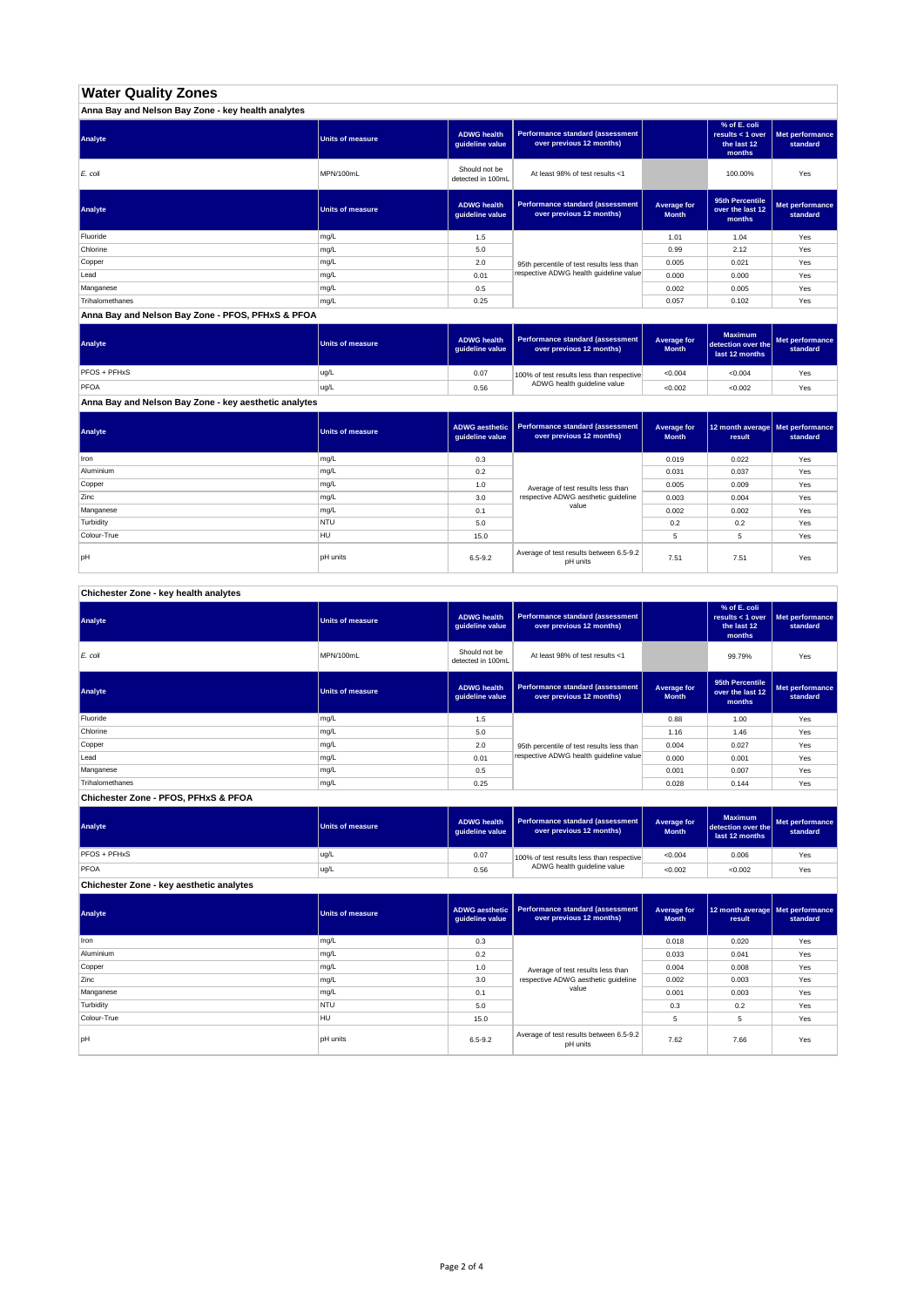| Grahamstown Zone - key health analytes |                  |                                       |                                                              |                             |                                                           |                             |
|----------------------------------------|------------------|---------------------------------------|--------------------------------------------------------------|-----------------------------|-----------------------------------------------------------|-----------------------------|
| Analyte                                | Units of measure | <b>ADWG health</b><br>guideline value | Performance standard (assessment<br>over previous 12 months) |                             | % of E. coli<br>results < 1 over<br>the last 12<br>months | Met performance<br>standard |
| E. coli                                | MPN/100mL        | Should not be<br>detected in 100mL    | At least 98% of test results <1                              |                             | 99.79%                                                    | Yes                         |
| Analyte                                | Units of measure | <b>ADWG health</b><br>guideline value | Performance standard (assessment<br>over previous 12 months) | Average for<br><b>Month</b> | 95th Percentile<br>over the last 12<br>months             | Met performance<br>standard |
| Fluoride                               | mg/L             | 1.5                                   |                                                              | 1.01                        | 1.04                                                      | Yes                         |
| Chlorine                               | mg/L             | 5.0                                   |                                                              | 0.72                        | 1.34                                                      | Yes                         |
| Copper                                 | mg/L             | 2.0                                   | 95th percentile of test results less than                    | 0.004                       | 0.011                                                     | Yes                         |
| Lead                                   | mg/L             | 0.01                                  | respective ADWG health guideline value                       | 0.001                       | 0.001                                                     | Yes                         |
| Manganese                              | mg/L             | 0.5                                   |                                                              | 0.003                       | 0.006                                                     | Yes                         |
| Trihalomethanes                        | mg/L             | 0.25                                  |                                                              | 0.087                       | 0.143                                                     | Yes                         |
| Grahamstown Zone - PFOS, PFHxS & PFOA  |                  |                                       |                                                              |                             |                                                           |                             |

**ADWG health guideline value Average for Month Maximum detection over the last 12 months Met performance standard** 0.07 100% of test results less than respective  $\sim 0.004$  0.005  $\sim$  Yes 0.56 <0.002 <0.002 Yes PFOS + PFHxS ug/L<br>PFOA ug/L<br>PFOA ug/L PFOA ug/L 100% of test results less than respective ADWG health guideline value **Analyte Performance standard (assessment <b>Performance standard (assessment Performance standard (assessment Performance standard (assessment performance standard (assessment**)

**Grahamstown Zone - key aesthetic analytes**

| Analyte     | <b>Units of measure</b> | quideline value | ADWG aesthetic   Performance standard (assessment<br>over previous 12 months) | Average for<br><b>Month</b> | 12 month average   Met performance<br>result | standard |
|-------------|-------------------------|-----------------|-------------------------------------------------------------------------------|-----------------------------|----------------------------------------------|----------|
| Iron        | mg/L                    | 0.3             |                                                                               | 0.035                       | 0.022                                        | Yes      |
| Aluminium   | mg/L                    | 0.2             |                                                                               | 0.051                       | 0.050                                        | Yes      |
| Copper      | mg/L                    | 1.0             | Average of test results less than                                             | 0.004                       | 0.005                                        | Yes      |
| Zinc        | mg/L                    | 3.0             | respective ADWG aesthetic quideline                                           | 0.004                       | 0.004                                        | Yes      |
| Manganese   | mg/L                    | 0.1             | value                                                                         | 0.003                       | 0.003                                        | Yes      |
| Turbidity   | <b>NTU</b>              | 5.0             |                                                                               | 0.4                         | 0.2                                          | Yes      |
| Colour-True | <b>HU</b>               | 15.0            |                                                                               | 5                           | 5                                            | Yes      |
| <b>bH</b>   | <b>DH</b> units         | $6.5 - 9.2$     | Average of test results between 6.5-9.2<br>pH units                           | 7.53                        | 7.52                                         | Yes      |

| Gresford Zone - key health analytes |  |
|-------------------------------------|--|
|-------------------------------------|--|

| Analyte                                | <b>Units of measure</b> | <b>ADWG health</b><br>guideline value    | Performance standard (assessment<br>over previous 12 months)                        |                                    | % of E. coli<br>results < $1$ over<br>the last 12<br>months | Met performance<br>standard |
|----------------------------------------|-------------------------|------------------------------------------|-------------------------------------------------------------------------------------|------------------------------------|-------------------------------------------------------------|-----------------------------|
| E. coli                                | MPN/100mL               | Should not be<br>detected in 100mL       | At least 98% of test results <1                                                     |                                    | 100.00%                                                     | Yes                         |
| Analyte                                | <b>Units of measure</b> | <b>ADWG</b> health<br>quideline value    | <b>Performance standard (assessment</b><br>over previous 12 months)                 | Average for<br><b>Month</b>        |                                                             | Met performance<br>standard |
| Chlorine                               | mg/L                    | 5.0                                      | 95th percentile of test results less than<br>respective ADWG health guideline value | 1.13                               | 1.39                                                        | Yes                         |
| Gresford Zone - PFOS, PFHxS & PFOA     |                         |                                          |                                                                                     |                                    |                                                             |                             |
| Analyte                                | <b>Units of measure</b> | <b>ADWG health</b><br>guideline value    | <b>Performance standard (assessment</b><br>over previous 12 months)                 | <b>Average for</b><br>Month#       | <b>Maximum</b><br>detection over the<br>last 12 months      | Met performance<br>standard |
| PFOS + PFHxS                           | ug/L                    | 0.07                                     | 100% of test results less than respective                                           | < 0.004                            | < 0.004                                                     | Yes                         |
| PFOA                                   | ug/L                    | 0.56                                     | ADWG health guideline value                                                         | < 0.002                            | < 0.002                                                     | Yes                         |
| Gresford Zone - key aesthetic analytes |                         |                                          |                                                                                     |                                    |                                                             |                             |
| Analyte                                | <b>Units of measure</b> | <b>ADWG</b> aesthetic<br>guideline value | Performance standard (assessment<br>over previous 12 months)                        | <b>Average for</b><br><b>Month</b> | 12 month average<br>result                                  | Met performance<br>standard |
| Turbidity                              | NTU                     | 5.0                                      | Average of test results less than<br>respective ADWG aesthetic quideline<br>value   | 0.2                                | 0.2                                                         | Yes                         |
| pH                                     | <b>pH</b> units         | 6.5-9.2                                  | Average of test results between 6.5-9.2<br>pH units                                 | 8.06                               | 8.05                                                        | Yes                         |